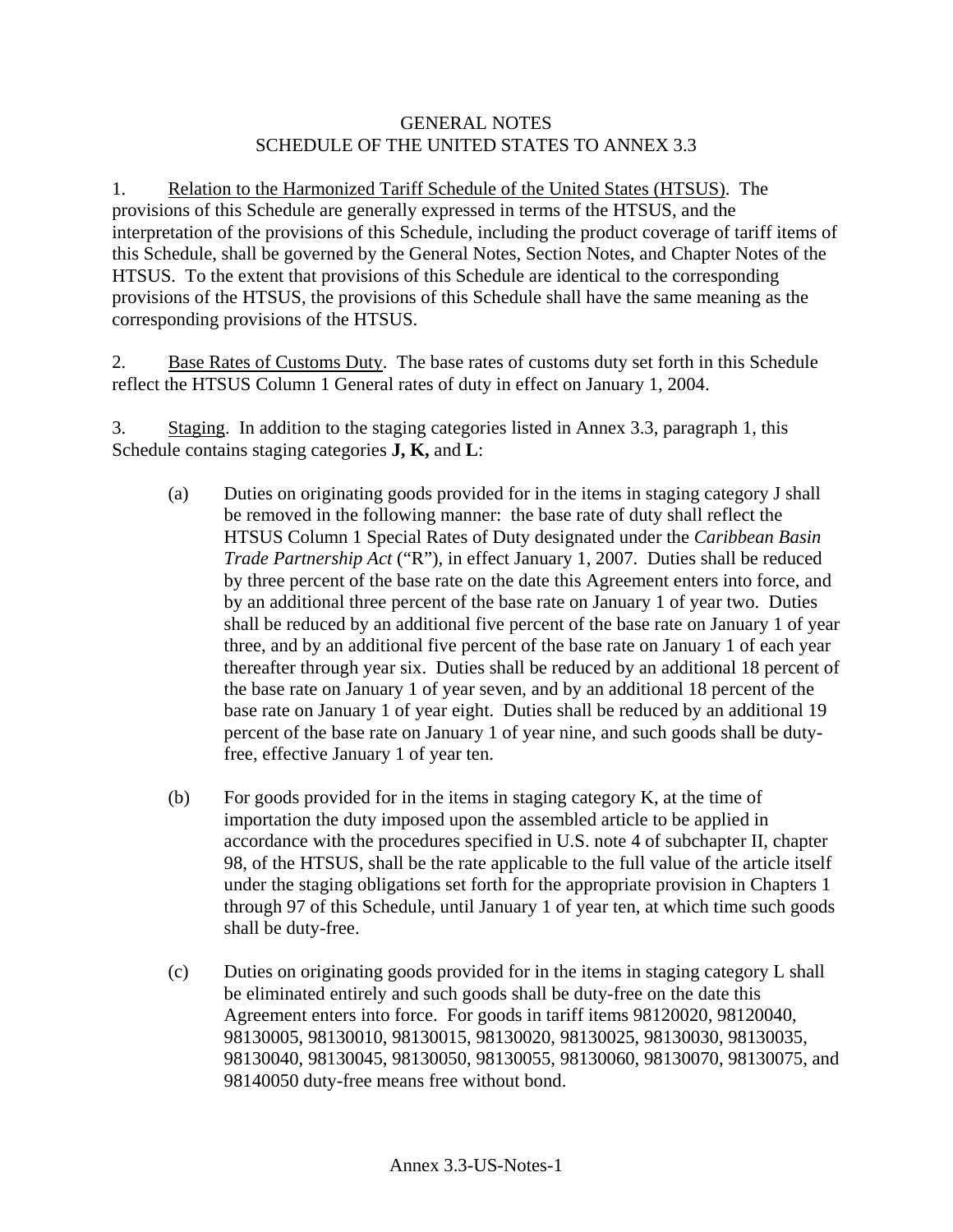4. The United States shall treat Panama as a "beneficiary country" for purposes of Section 423 of the *Tax Reform Act of 1986*, as amended (19 U.S.C. § 2703 note; Pub. L. 99-514, as amended by Pub. L. 100-418 and Pub. L. 101-221), and any successor provisions.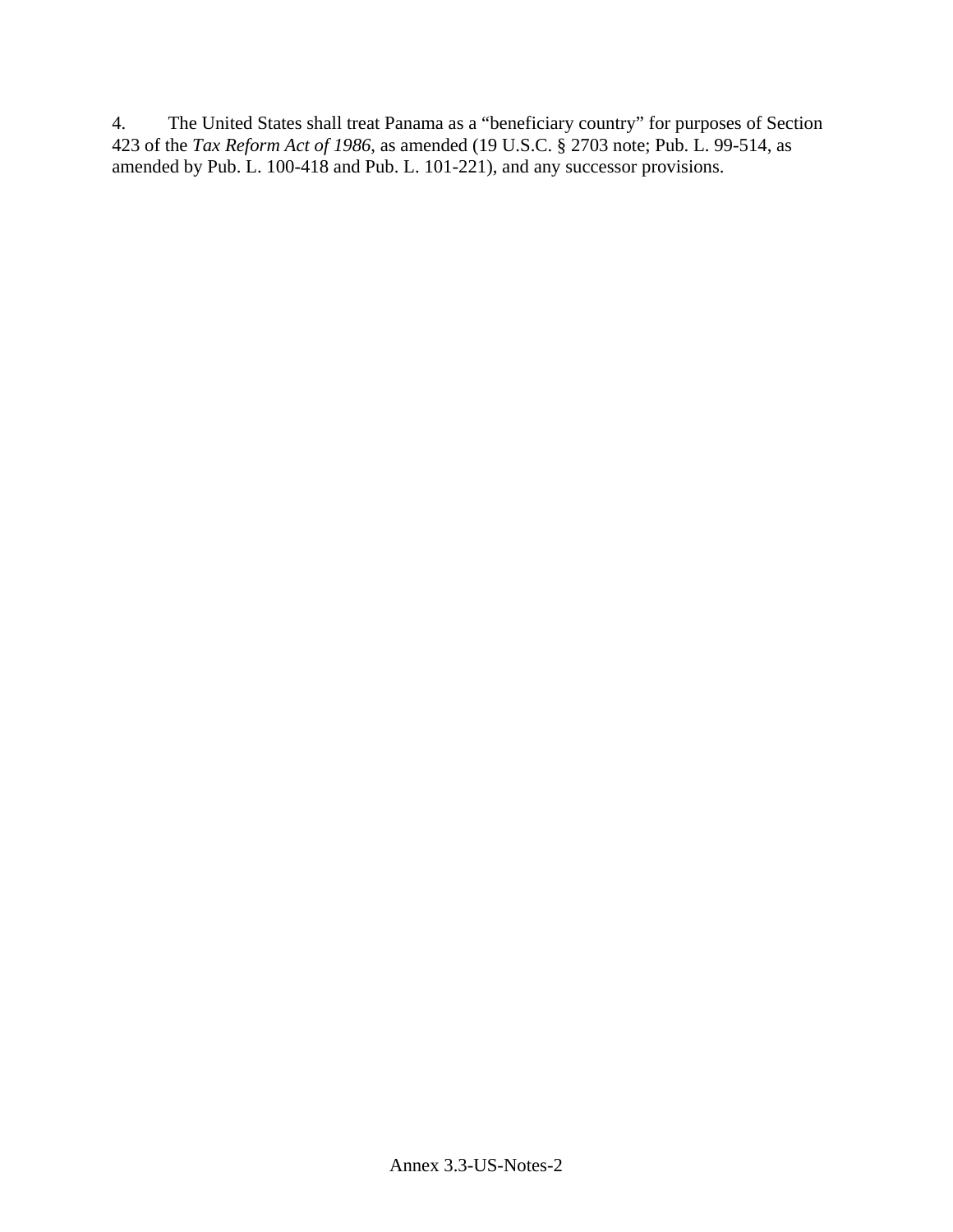## **Appendix I**

## **Notes**

1. This Appendix contains modifications of the provisions of the HTSUS. Originating goods included in this Appendix are subject to the rates of duty set out in this Appendix in lieu of the rates of duty set out in Chapters 1 through 97 of the HTSUS. Notwithstanding any tariffrate quota provisions provided for elsewhere in the HTSUS, originating goods shall be permitted entry into the United States as provided in this Appendix. Furthermore, any quantity of originating goods imported under a tariff-rate quota provided in this Appendix shall not be counted toward the in-quota amount of any tariff-rate quota provided for such goods elsewhere in the HTSUS.

## *Select Cheeses*

2. (a) The aggregate quantity of goods entered under the provisions listed in subparagraph (c) shall be free of duty in any calendar year specified herein, and shall not exceed the quantity specified below for Panama in each such year:

| Year             | Quantity      |
|------------------|---------------|
|                  | (Metric tons) |
| $\mathbf{1}$     | 525           |
| $\mathfrak{2}$   | 551           |
| 3                | 579           |
| $\overline{4}$   | 608           |
| 5                | 638           |
| 6                | 670           |
| $\boldsymbol{7}$ | 704           |
| 8                | 739           |
| 9                | 776           |
| 10               | 814           |
| 11               | 855           |
| 12               | 898           |
| 13               | 943           |
| 14               | 990           |
| 15               | 1,039         |
| 16               | 1,091         |
| 17               | unlimited     |

The quantities shall enter on a first-come, first-served basis.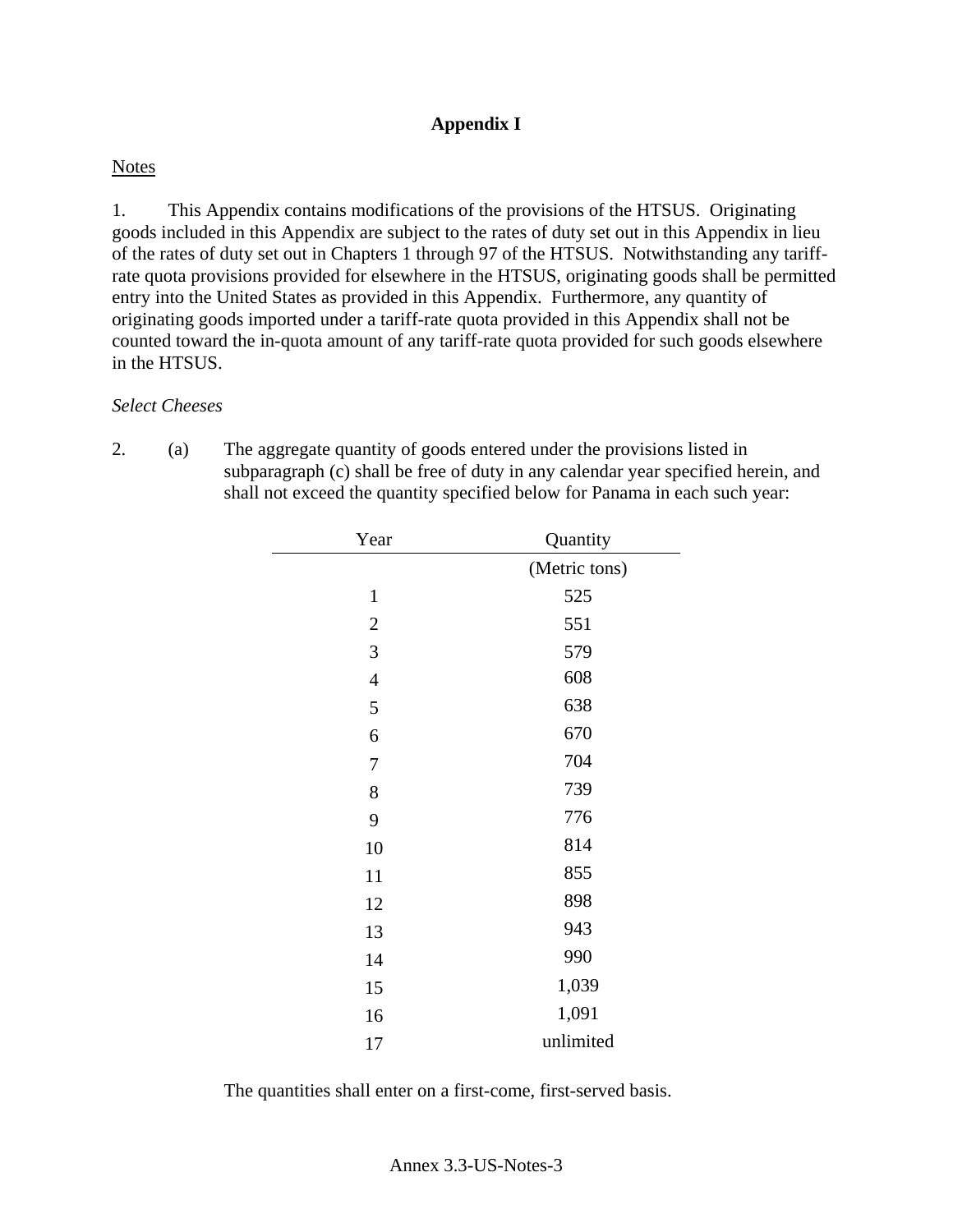- (b) Duties on goods entered in aggregate quantities in excess of the quantities listed in subparagraph (a) shall be removed in accordance with the provisions of staging category H in Annex 3.3, paragraph 1(h).
- (c) Subparagraphs (a) and (b) apply to the following Table 1 provisions: AG04061018, AG04061028, AG04061038, AG04061048, AG04061058, AG04061068, AG04061078, AG04062028, AG04062033, AG04062039, AG04062048, AG04062053, AG04062063, AG04062067, AG04062071, AG04062075, AG04062079, AG04062083, AG04062087, AG04063018, AG04063028, AG04063038, AG04063048, AG04063053, AG04063063, AG04063067, AG04063071, AG04063075, AG04063079, AG04063083, AG04063087, AG04064070, AG04069012, AG04069018, AG04069032, AG04069037, AG04069042, AG04069048, AG04069054, AG04069068, AG04069074, AG04069078, AG04069084, AG04069088, AG04069092, AG04069094, and AG19019036.

## *Other Cheeses*

3. (a) The aggregate quantity of goods entered under the provisions listed in subparagraph (c) shall be free of duty in any calendar year specified herein, and shall not exceed the quantity specified below for Panama in each such year:

| Year             | Quantity      |
|------------------|---------------|
|                  | (Metric tons) |
| $\mathbf{1}$     | 318           |
| $\overline{2}$   | 337           |
| 3                | 357           |
| $\overline{4}$   | 379           |
| 5                | 401           |
| 6                | 426           |
| $\boldsymbol{7}$ | 451           |
| 8                | 478           |
| 9                | 507           |
| 10               | 537           |
| 11               | 569           |
| 12               | 604           |
| 13               | 640           |
| 14               | 678           |
| 15               | unlimited     |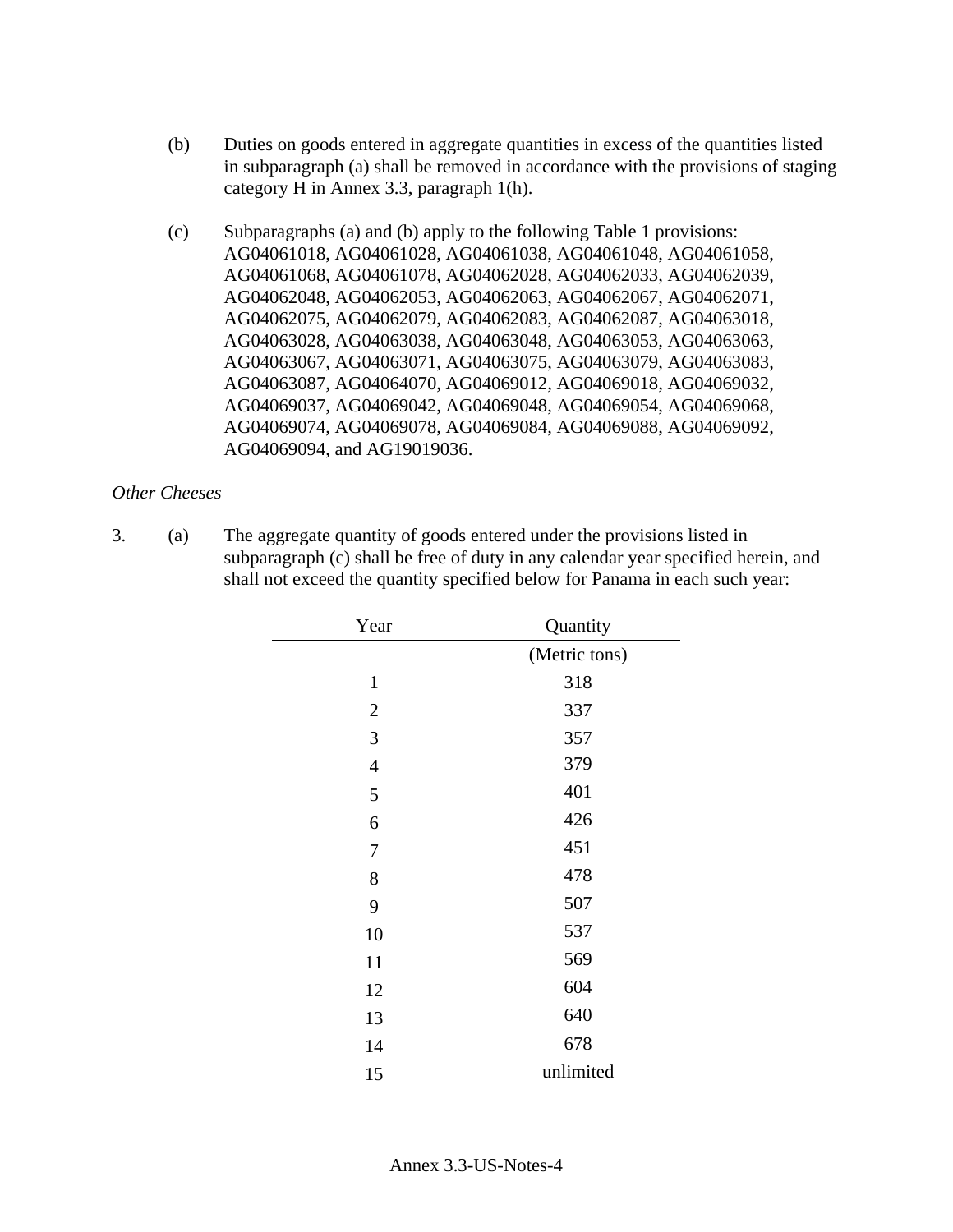The quantities shall enter on a first-come, first-served basis.

- (b) Duties on goods entered in aggregate quantities in excess of the quantities listed in subparagraph (a) shall be removed in accordance with the provisions of staging category G in Annex 3.3, paragraph 1(g).
- (c) Subparagraphs (a) and (b) apply to the following Table 1 provisions: AG04061008, AG04061088, AG04062091, AG04063091, and AG04069097.

*Condensed and Evaporated Milk* 

4. (a) The aggregate quantity of goods entered under the provisions listed in subparagraph (c) shall be free of duty in any calendar year specified herein, and shall not exceed the quantity specified below for Panama in each such year:

| Year           | Quantity      |
|----------------|---------------|
|                | (Metric tons) |
| $\mathbf{1}$   | 2,120         |
| $\mathfrak{2}$ | 2,247         |
| 3              | 2,382         |
| $\overline{4}$ | 2,525         |
| 5              | 2,676         |
| 6              | 2,837         |
| 7              | 3,007         |
| 8              | 3,188         |
| 9              | 3,379         |
| 10             | 3,582         |
| 11             | 3,797         |
| 12             | 4,024         |
| 13             | 4,266         |
| 14             | 4,522         |
| 15             | 4,793         |
| 16             | 5,081         |
| 17             | unlimited     |

The quantities shall enter on a first-come, first-served basis.

 (b) Duties on goods entered in aggregate quantities in excess of the quantities listed in subparagraph (a) shall be removed in accordance with the provisions of staging category H in Annex 3.3, paragraph 1(h).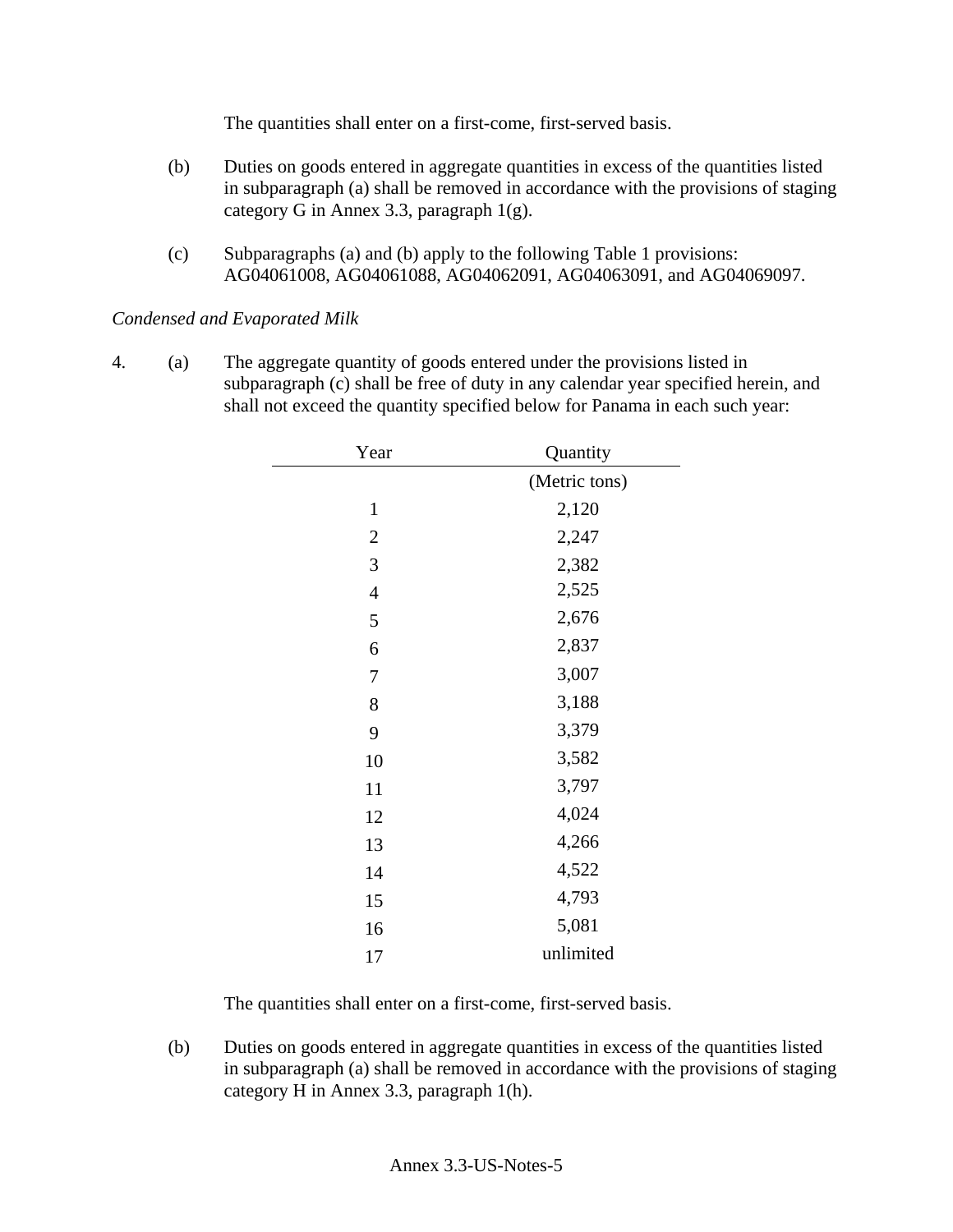(c) Subparagraphs (a) and (b) apply to the following Table 1 provisions: AG04029170, AG04029190, AG04029945, and AG04029955.

#### *Ice Cream*

5. (a) The aggregate quantity of goods entered under the provisions listed in subparagraph (c) shall be free of duty in any calendar year specified herein, and shall not exceed the quantity specified below for Panama in each such year:

| Year           | Quantity      |
|----------------|---------------|
|                | (Metric tons) |
| $\mathbf{1}$   | 1,590         |
| $\mathfrak{2}$ | 1,685         |
| 3              | 1,787         |
| $\overline{4}$ | 1,894         |
| 5              | 2,007         |
| 6              | 2,128         |
| 7              | 2,255         |
| 8              | 2,391         |
| 9              | 2,534         |
| 10             | 2,686         |
| 11             | 2,847         |
| 12             | 3,018         |
| 13             | 3,199         |
| 14             | 3,391         |
| 15             | unlimited     |

The quantities shall enter on a first-come, first-served basis.

- (b) Duties on goods entered in aggregate quantities in excess of the quantities listed in subparagraph (a) shall be removed in accordance with the provisions of staging category G in Annex 3.3, paragraph 1(g).
- (c) Subparagraphs (a) and (b) apply to the following Table 1 provision: AG21050020.

#### *Sugar*

6. (a) Subject to subparagraph (d), the aggregate quantity of goods entered under the provisions listed in subparagraph (c) shall be free of duty in any calendar year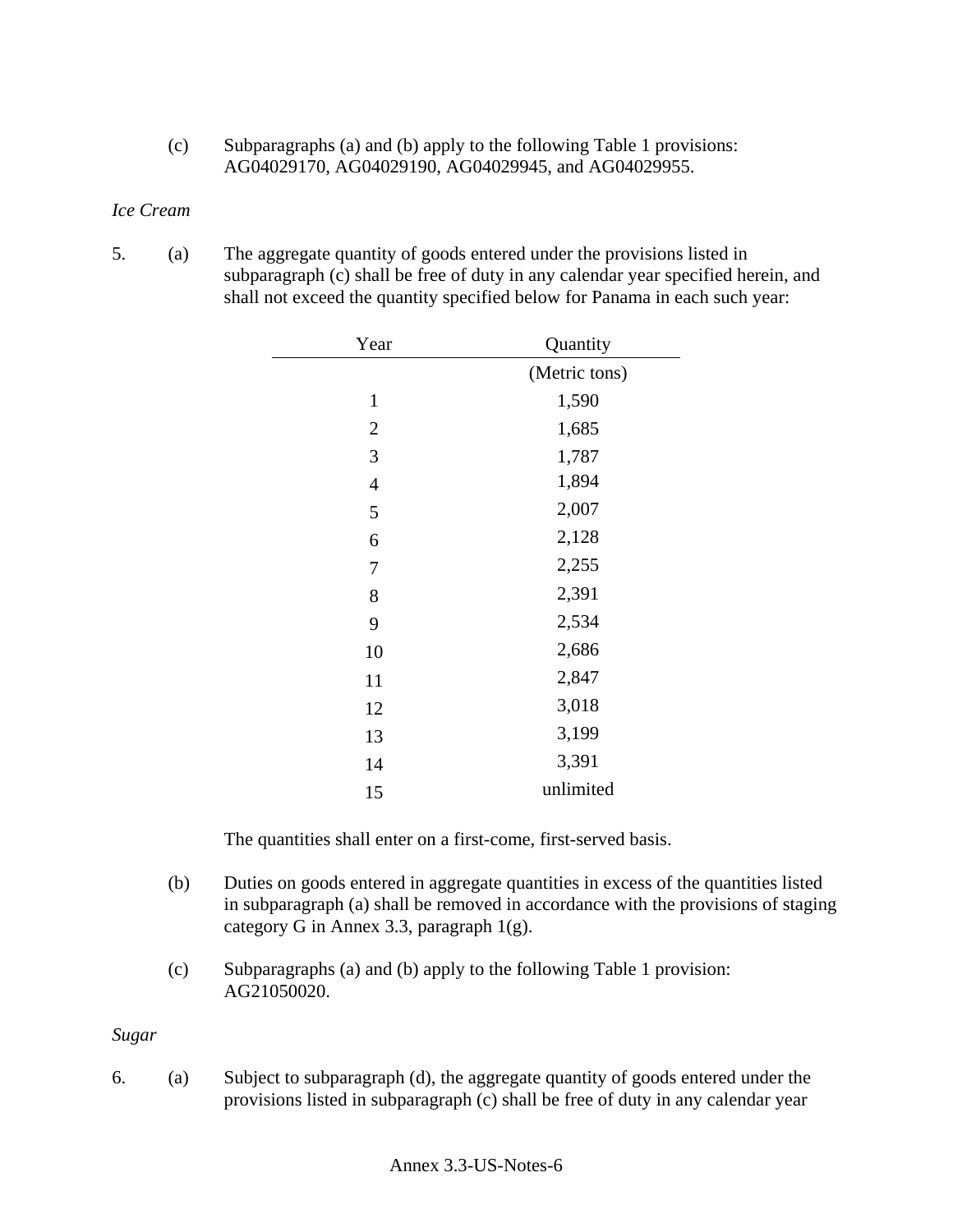| Year             | Quantity      |
|------------------|---------------|
|                  | (Metric tons) |
| $\mathbf{1}$     | 505           |
| $\mathfrak{2}$   | 510           |
| 3                | 515           |
| $\overline{4}$   | 520           |
| 5                | 525           |
| 6                | 530           |
| $\boldsymbol{7}$ | 535           |
| 8                | 540           |
| 9                | 545           |
| 10               | 550           |
| 11               | 555           |
| 12               | 560           |
| 13               | 565           |
| 14               | 570           |
| 15               | 575           |

specified herein, and shall not exceed the quantity specified below for Panama in each such year:

After year 15, the in-quota quantity grows at 5 metric tons per year.

The quantities of goods under the following tariff items shall be entered on a rawvalue equivalent basis: AG17011150, AG17011250, AG17019130, AG17019950, AG17029020, and AG21069046. Raw-value equivalents for sugar goods are contained in Chapter 17, U.S. Additional Note 5(c) to the HTSUS.

The United States may administer the duty-free quantities established in this subparagraph through regulations, including licenses.

- (b) Goods entered in aggregate quantities in excess of the quantities listed in subparagraph (a) shall continue to receive most-favored-nation duty treatment.
- (c) Subparagraphs (a) and (b) apply to the following Table 1 provisions: AG17011150, AG17011250, AG17019130, AG17019148, AG17019158, AG17019950, AG17022028, AG17023028, AG17024028, AG17026028, AG17029020, AG17029058, AG17029068, AG17049068, AG17049078, AG18061015, AG18061028, AG18061038, AG18061055, AG18061075, AG18062073, AG18062077, AG18062094, AG18062098, AG18069039, AG18069049, AG18069059, AG19012025, AG19012035, AG19012060,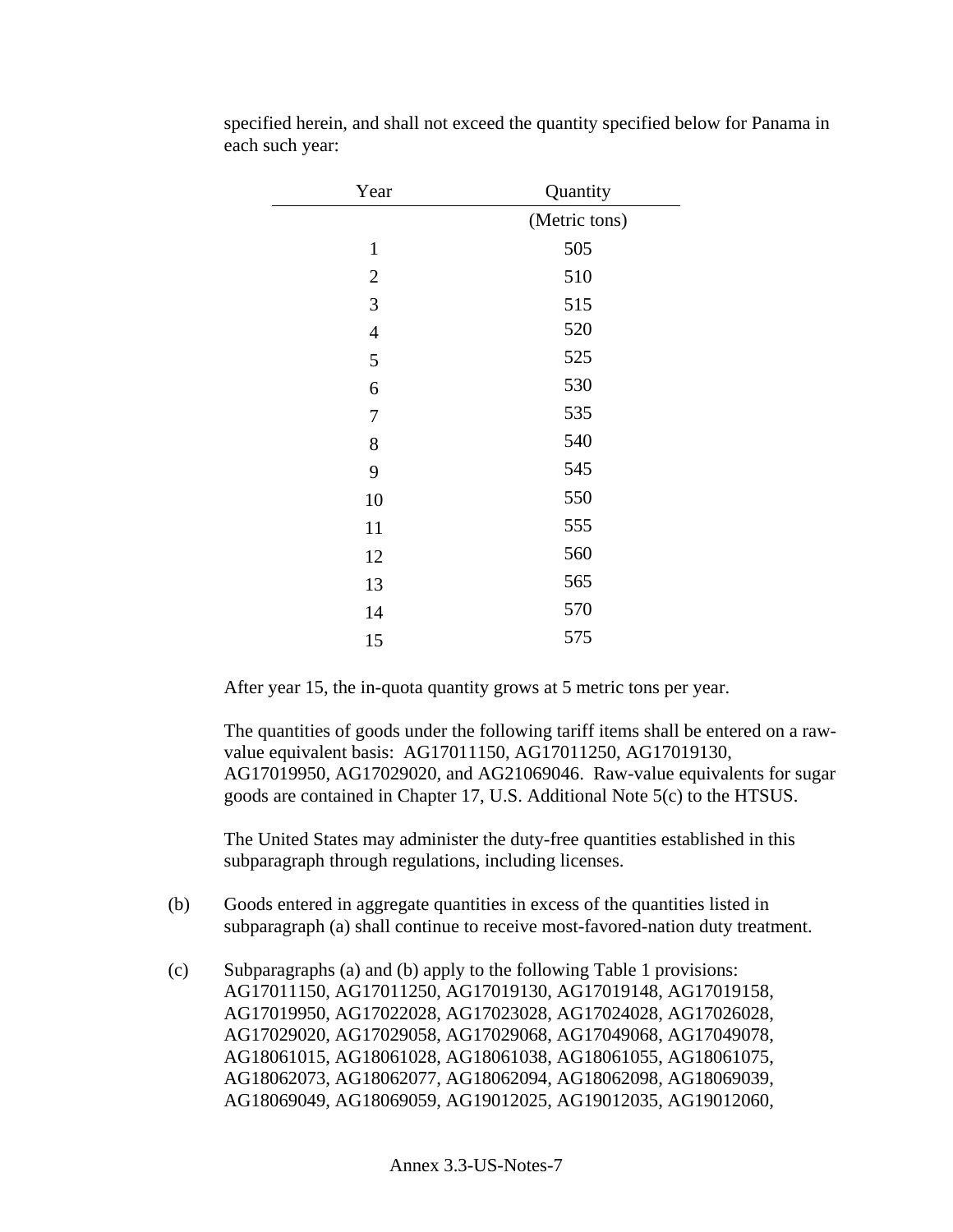AG19012070, AG19019054, AG19019058, AG21011238, AG21011248, AG21011258, AG21012038, AG21012048, AG21012058, AG21039078, AG21069046, AG21069072, AG21069076, AG21069080, AG21069091, AG21069094, and AG21069097.

- (d) In any year, duty-free tariff treatment under subparagraph (a) for Panama shall be accorded to the lesser of (i) the aggregate quantity set out in subparagraph (a) for Panama, or (ii) a quantity equal to the amount by which Panama's exports to all destinations exceeds its imports from all sources ("trade surplus") for goods classified under the following subheadings: HS1701.11, HS1701.12, HS1701.91, HS1701.99, HS1702.40, and HS1702.60, except that Panama's exports to the United States of goods classified under subheadings HS1701.11, HS1701.12, HS1701.91, and HS1701.99 and its imports of originating goods of the United States classified under HS1702.40 and HS1702.60 shall not be included in the calculation of its trade surplus. Panama's trade surplus shall be calculated using the most recent annual data available.
- (e) The aggregate quantity of goods entered under the provision listed in subparagraph (g) shall be free of duty in any calendar year specified herein, and shall not exceed the quantity specified below for Panama in each such year:

| Year           | Quantity      |
|----------------|---------------|
|                | (Metric tons) |
| $\mathbf{1}$   | 6,060         |
| $\overline{2}$ | 6,120         |
| 3              | 6,180         |
| $\overline{4}$ | 6,240         |
| 5              | 6,300         |
| 6              | 6,360         |
| 7              | 6,420         |
| 8              | 6,480         |
| 9              | 6,540         |
| 10             | 6,600         |

 After year 10, the in-quota quantity shall remain at 6,600 metric tons. The quantities of goods established in this subparagraph shall be entered on a rawvalue equivalent basis. Raw-value equivalents for sugar goods are contained in Chapter 17, U.S. Additional Note 5(c) to the HTSUS.

The United States may administer the duty-free quantities established in this subparagraph through regulations, including licenses.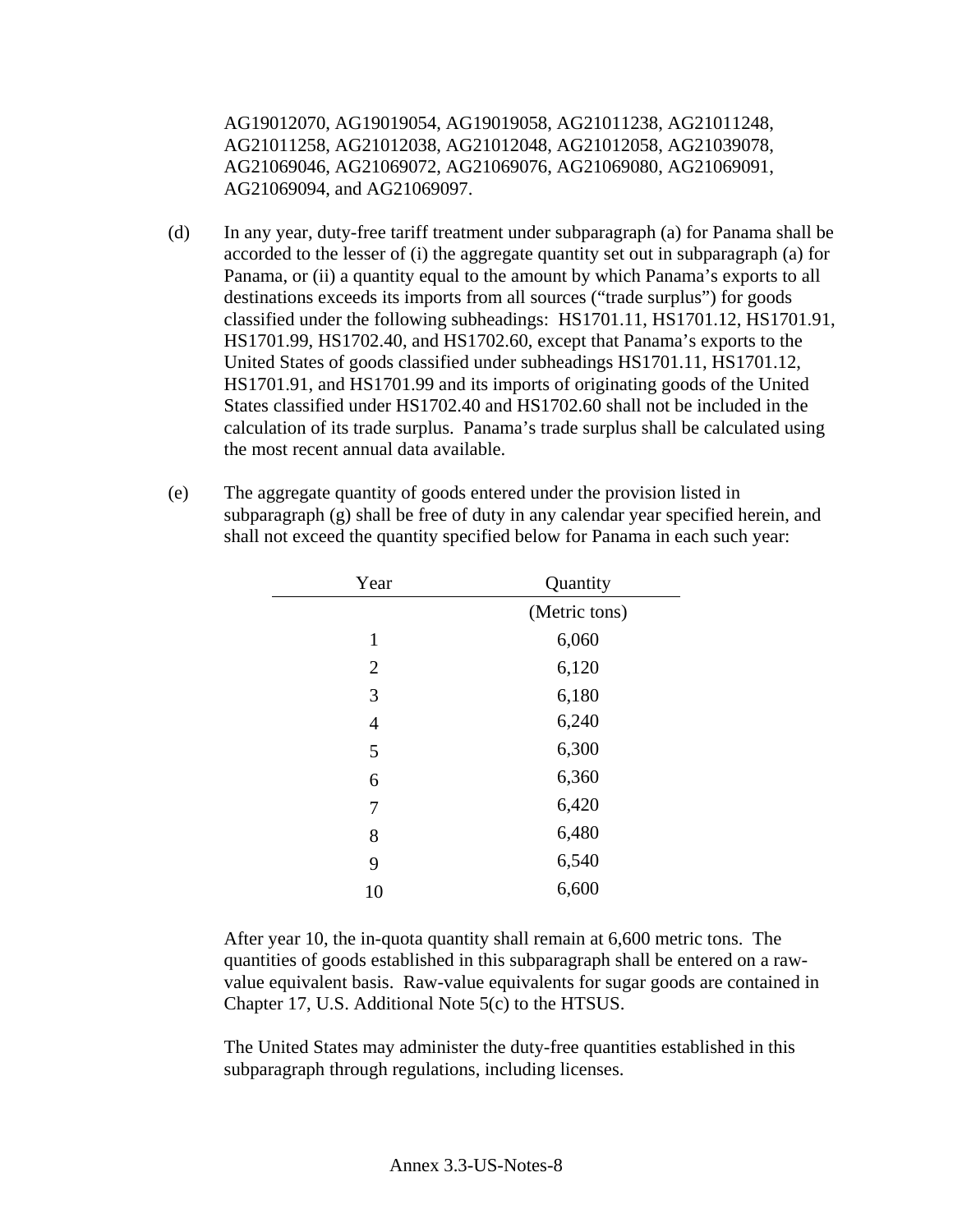- (f) Goods entered in aggregate quantities in excess of the quantities listed in subparagraph (e) shall continue to receive most-favored-nation duty treatment.
- (g) Subparagraphs (e) and (f) apply to the following Table 1 provision: AG17011150.
- (h) The aggregate quantity of goods entered under the provisions listed in subparagraph (j) shall be free of duty in any calendar year, and shall not exceed 500 metric tons in any year. The United States may administer the duty-free quantities established in this subparagraph through regulations, including licenses.
- (i) Goods entered in aggregate quantities in excess of the quantity listed in subparagraph (h) shall continue to receive most-favored-nation duty treatment.
- (j) Subparagraphs (h) and (i) apply to specialty sugars as provided for in Additional U.S. Note 5 to Chapter 17 of the Harmonized Tariff Schedule of the United States and classified under any of the following Table 1 provisions: AG17011110, AG17011210, AG17019110, AG17019910, AG17029010, and AG21069044.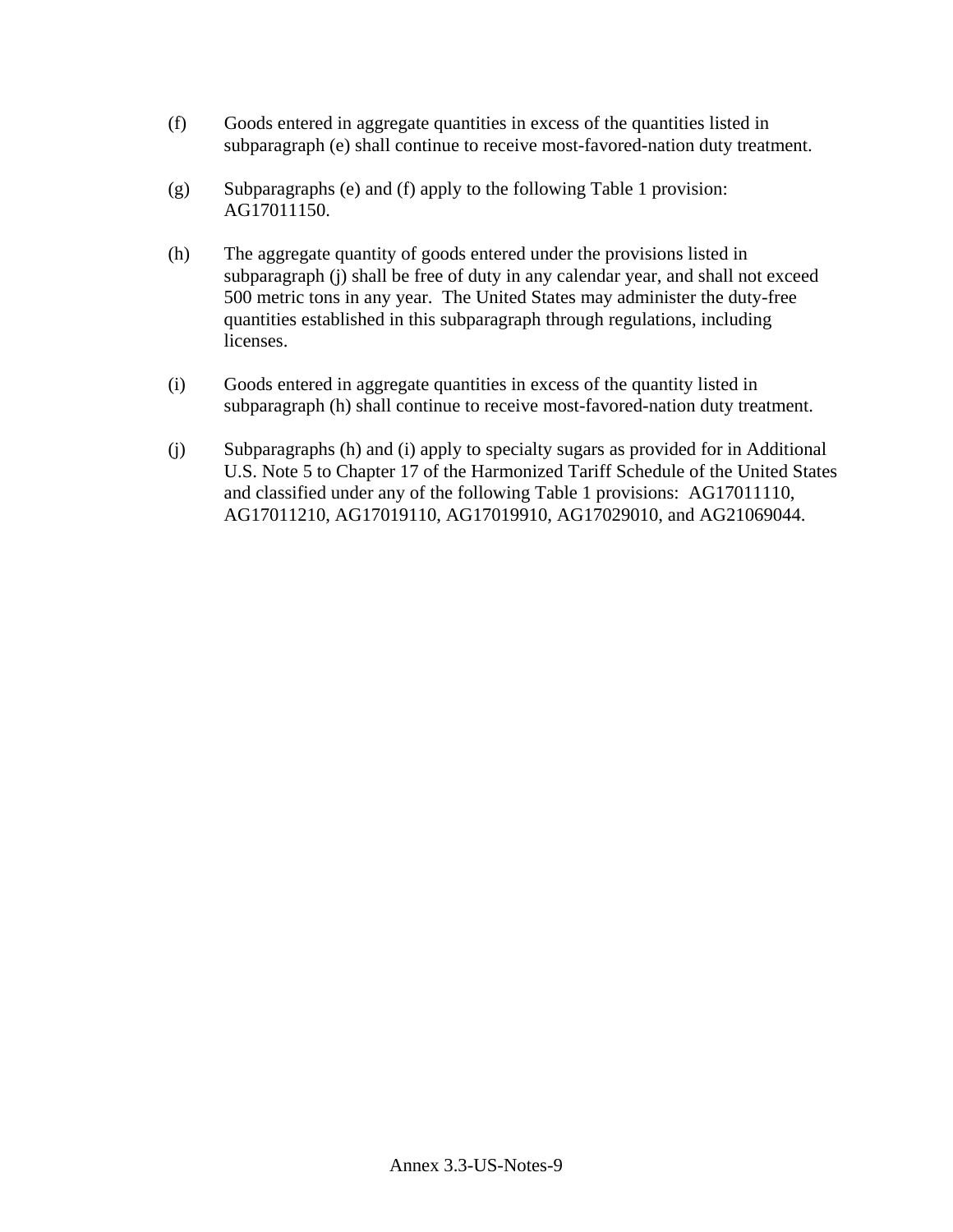# **Table 1**

| Heading    | <b>Article Description</b>                      |
|------------|-------------------------------------------------|
| AG04029170 | Provided for in tariff item 04029170            |
|            | AG04029190 Provided for in tariff item 04029190 |
| AG04029945 | Provided for in tariff item 04029945            |
| AG04029955 | Provided for in tariff item 04029955            |
| AG04061008 | Provided for in tariff item 04061008            |
| AG04061018 | Provided for in tariff item 04061018            |
| AG04061028 | Provided for in tariff item 04061028            |
| AG04061038 | Provided for in tariff item 04061038            |
| AG04061048 | Provided for in tariff item 04061048            |
| AG04061058 | Provided for in tariff item 04061058            |
| AG04061068 | Provided for in tariff item 04061068            |
| AG04061078 | Provided for in tariff item 04061078            |
| AG04061088 | Provided for in tariff item 04061088            |
| AG04062028 | Provided for in tariff item 04062028            |
| AG04062033 | Provided for in tariff item 04062033            |
| AG04062039 | Provided for in tariff item 04062039            |
| AG04062048 | Provided for in tariff item 04062048            |
| AG04062053 | Provided for in tariff item 04062053            |
| AG04062063 | Provided for in tariff item 04062063            |
| AG04062067 | Provided for in tariff item 04062067            |
| AG04062071 | Provided for in tariff item 04062071            |
| AG04062075 | Provided for in tariff item 04062075            |
| AG04062079 | Provided for in tariff item 04062079            |
| AG04062083 | Provided for in tariff item 04062083            |
| AG04062087 | Provided for in tariff item 04062087            |
| AG04062091 | Provided for in tariff item 04062091            |
| AG04063018 | Provided for in tariff item 04063018            |
| AG04063028 | Provided for in tariff item 04063028            |
| AG04063038 | Provided for in tariff item 04063038            |
| AG04063048 | Provided for in tariff item 04063048            |
| AG04063053 | Provided for in tariff item 04063053            |
| AG04063063 | Provided for in tariff item 04063063            |
| AG04063067 | Provided for in tariff item 04063067            |
| AG04063071 | Provided for in tariff item 04063071            |
| AG04063075 | Provided for in tariff item 04063075            |
| AG04063079 | Provided for in tariff item 04063079            |
| AG04063083 | Provided for in tariff item 04063083            |
| AG04063087 | Provided for in tariff item 04063087            |
| AG04063091 | Provided for in tariff item 04063091            |
| AG04064070 | Provided for in tariff item 04064070            |
| AG04069012 | Provided for in tariff item 04069012            |
| AG04069018 | Provided for in tariff item 04069018            |
| AG04069032 | Provided for in tariff item 04069032            |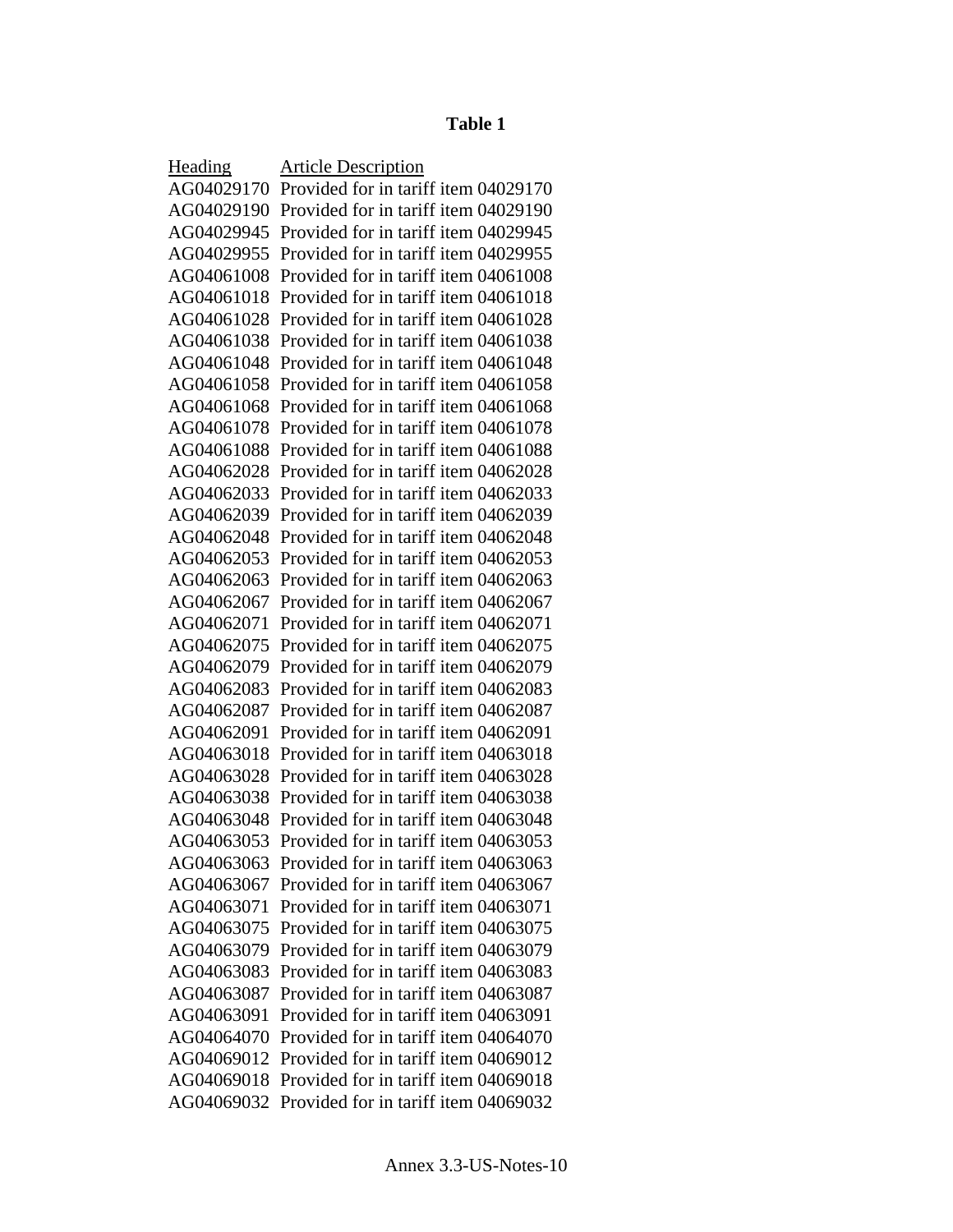AG04069037 Provided for in tariff item 04069037 AG04069042 Provided for in tariff item 04069042 AG04069048 Provided for in tariff item 04069048 AG04069054 Provided for in tariff item 04069054 AG04069068 Provided for in tariff item 04069068 AG04069074 Provided for in tariff item 04069074 AG04069078 Provided for in tariff item 04069078 AG04069084 Provided for in tariff item 04069084 AG04069088 Provided for in tariff item 04069088 AG04069092 Provided for in tariff item 04069092 AG04069094 Provided for in tariff item 04069094 AG04069097 Provided for in tariff item 04069097 AG17011110 Provided for in tariff item 17011110 AG17011150 Provided for in tariff item 17011150 AG17011250 Provided for in tariff item 17011250 AG17011210 Provided for in tariff item 17011210 AG17019110 Provided for in tariff item 17019110 AG17019130 Provided for in tariff item 17019130 AG17019148 Provided for in tariff item 17019148 AG17019158 Provided for in tariff item 17019158 AG17019910 Provided for in tariff item 17019910 AG17019950 Provided for in tariff item 17019950 AG17022028 Provided for in tariff item 17022028 AG17023028 Provided for in tariff item 17023028 AG17024028 Provided for in tariff item 17024028 AG17026028 Provided for in tariff item 17026028 AG17029010 Provided for in tariff item 17029010 AG17029020 Provided for in tariff item 17029020 AG17029058 Provided for in tariff item 17029058 AG17029068 Provided for in tariff item 17029068 AG17049068 Provided for in tariff item 17049068 AG17049078 Provided for in tariff item 17049078 AG18061015 Provided for in tariff item 18061015 AG18061028 Provided for in tariff item 18061028 AG18061038 Provided for in tariff item 18061038 AG18061055 Provided for in tariff item 18061055 AG18061075 Provided for in tariff item 18061075 AG18062073 Provided for in tariff item 18062073 AG18062077 Provided for in tariff item 18062077 AG18062094 Provided for in tariff item 18062094 AG18062098 Provided for in tariff item 18062098 AG18069039 Provided for in tariff item 18069039 AG18069049 Provided for in tariff item 18069049 AG18069059 Provided for in tariff item 18069059 AG19012025 Provided for in tariff item 19012025 AG19012035 Provided for in tariff item 19012035